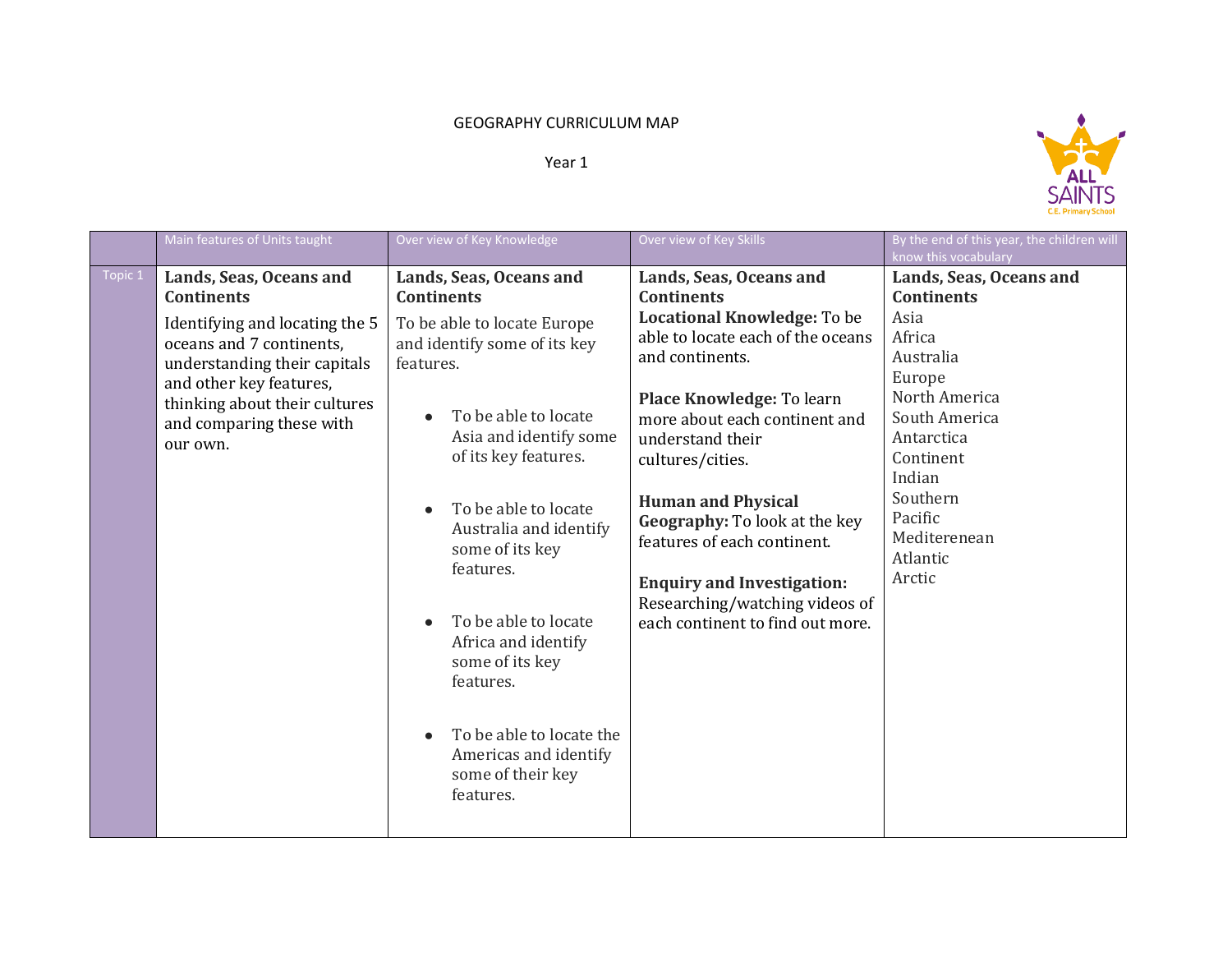|         |                                                                                                                      | To be able to locate<br>$\bullet$<br>Antarctica and identify<br>some of its key |                                                                                                |                                                 |
|---------|----------------------------------------------------------------------------------------------------------------------|---------------------------------------------------------------------------------|------------------------------------------------------------------------------------------------|-------------------------------------------------|
|         |                                                                                                                      | features.                                                                       |                                                                                                |                                                 |
|         |                                                                                                                      | To name and locate the<br>5 oceans.                                             |                                                                                                |                                                 |
| Topic 2 | <b>Hesketh Bank and Kenya</b>                                                                                        | <b>Hesketh Bank and Kenya</b>                                                   | <b>Hesketh Bank and Kenya</b>                                                                  | <b>Hesketh Bank and Kenya</b>                   |
|         | Locating Africa and Kenya on<br>a world map, understanding<br>its culture, climate, people                           | To locate Africa on a world<br>map and identify the country<br>of Kenya.        | Locational Knowledge: To be<br>able to locate Kenya and Africa.                                | endangered<br>reserve<br>habitat                |
|         | and animals, using a compass<br>to navigate around a map,<br>identifying key similarities<br>and differences between | To explore the climate and<br>weather of Kenya.                                 | Place Knowledge: To learn<br>more about Kenya and<br>understand its cultures/cities.           | migration<br>national park<br>rural<br>savannah |
|         | Kenya and the UK.                                                                                                    |                                                                                 | <b>Human and Physical</b>                                                                      | tourists                                        |
|         |                                                                                                                      | To explore the animals of<br>Kenya.                                             | Geography: To look at the key<br>features of Kenya.                                            |                                                 |
|         |                                                                                                                      | To be able to use compass<br>points to navigate around a<br>map.                | <b>Enquiry and Investigation:</b><br>Researching/watching videos of<br>Kenya to find out more. |                                                 |
|         |                                                                                                                      | To explore the landscapes of<br>Kenya.                                          |                                                                                                |                                                 |
|         |                                                                                                                      | To find out about the people<br>and culture of Kenya.                           |                                                                                                |                                                 |
|         |                                                                                                                      | To identify the similarities and<br>differences between Kenya<br>and the UK.    |                                                                                                |                                                 |
| Topic 3 | <b>Hot and Cold Places</b>                                                                                           | <b>Hot and Cold Places</b>                                                      | <b>Hot and Cold Places</b>                                                                     | <b>Hot and Cold Places</b>                      |
|         |                                                                                                                      |                                                                                 |                                                                                                | polar                                           |